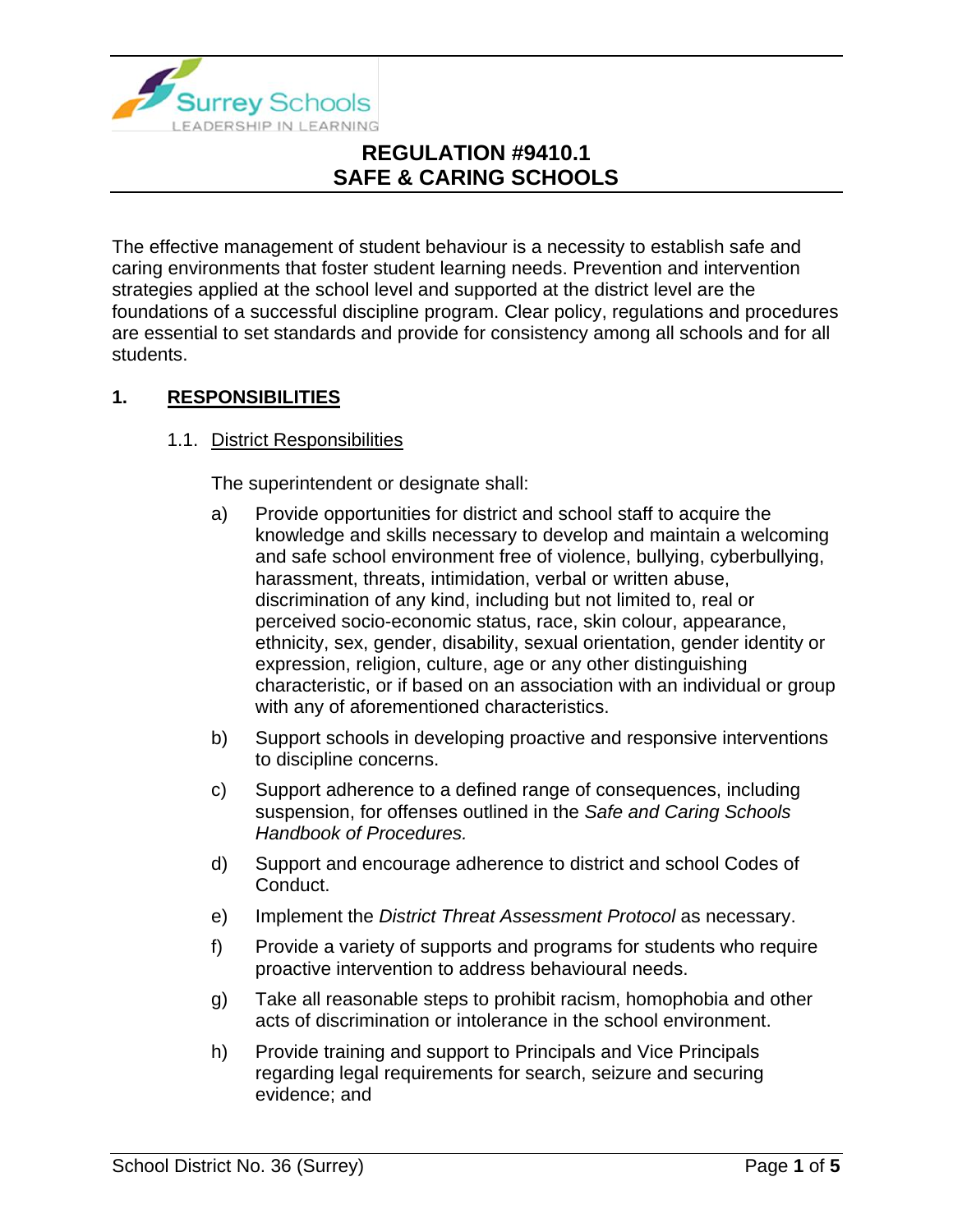

i) Maintain and update, as required, the *Critical Incident Resource Guide,* the *Critical Incident Quick Reference* flip chart; and the *Safe and Caring Schools Handbook of Procedures.*

#### 1.2. School Responsibilities

Schools shall:

- a) Promote programs that emphasize early intervention, conflict prevention and intervention, counselling, and human and social skills development.
- b) Establish a Safe School Committee to ensure that school practices and procedures are in place to respond to serious incidents in the school.
- c) Develop guidelines for supervision to ensure the safety of staff, students and visitors at all school-sponsored activities.
- d) Adopt a School Code of Conduct which has been developed cooperatively with staff, students, parents/guardians and is reflective of and consistent with the *Safe & Caring Schools Policy* and the district Code of Conduct.
- e) Distribute, display, review and implement the School Code of Conduct in accordance with the procedures and guidelines specified in the *Safe and Caring Schools Handbook of Procedures.*
- f) Establish clear and fair consequences for behaviours in keeping with the code of conduct discipline guide contained in *the Safe and Caring Schools Handbook of Procedures* and take appropriate action based on the circumstances of each incident.
- g) Investigate underlying causes of behavioural incidents and develop a plan to respond to such issues.
- h) Complete Incident Report Forms to record serious incidents.
- i) Review safety alert system procedures on a regular basis (not less than twice per year) with students, all staff and parents/guardians.
- j) Implement the *District Threat Assessment Protocol* as needed and complete Threat Assessment Report Forms.
- k) Take appropriate steps to prohibit racism, homophobia and other acts of discrimination or intolerance; and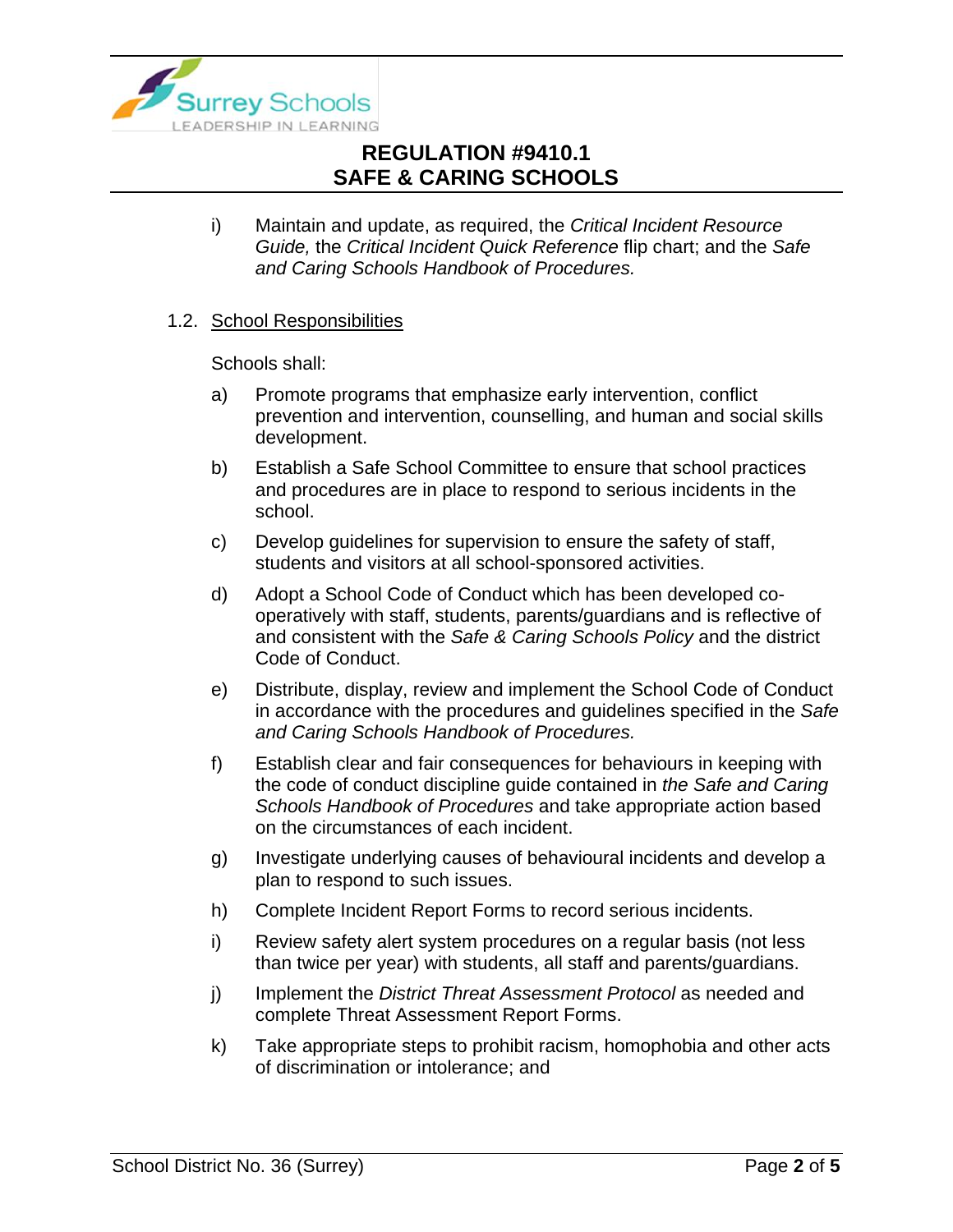

l) Provide opportunities for school staff to acquire the knowledge and skills necessary to develop and maintain a welcoming and safe school environment free of violence, bullying, cyberbullying, harassment, threats, intimidation, verbal or written abuse, discrimination of any kind, including but not limited to, real or perceived socio-economic status, race, skin colour, appearance, ethnicity, sex, gender, disability, sexual orientation, gender identity or expression, religion, culture, age, or any other distinguishing characteristic, or if based on an association with an individual or group with any of aforementioned characteristics.

### **2. STUDENT SAFETY AND SECURITY**

#### 2.1. Weapons

Students shall not possess or use any weapon on any school premises or at any activity off school premises that is organized or sponsored by a school.

Students shall not possess or use any replica or toy weapon**,** on any school premises or at any activity off school premises that is organized or sponsored by a school, except as a prop in a theatrical production. If the replica or toy weapon is used in a school theatrical production, it shall be stored appropriately when not required for the production.

Offences involving weapons shall result in severe consequences being imposed consistent with the District-Wide Code of Conduct Disciplinary Guide. Any weapons seized will be considered forfeited and may be provided to the police. When dealing with incidents involving weapons or replicas, principals and vice principals are referred to the *Safe and Caring Schools Handbook of Procedures.*

#### 2.2. Intoxicating or Controlled Substances

Persons under the influence of intoxicating**,** banned or controlled substances and persons using, marketing or distributing intoxicating or controlled substances are not allowed on school premises or at any schoolsponsored event. A student who is under the influence of, or using, an intoxicating or controlled substance during school hours or at a schoolsponsored event is subject to disciplinary procedures as outlined in the *Safe and Caring Schools Handbook of Procedures.*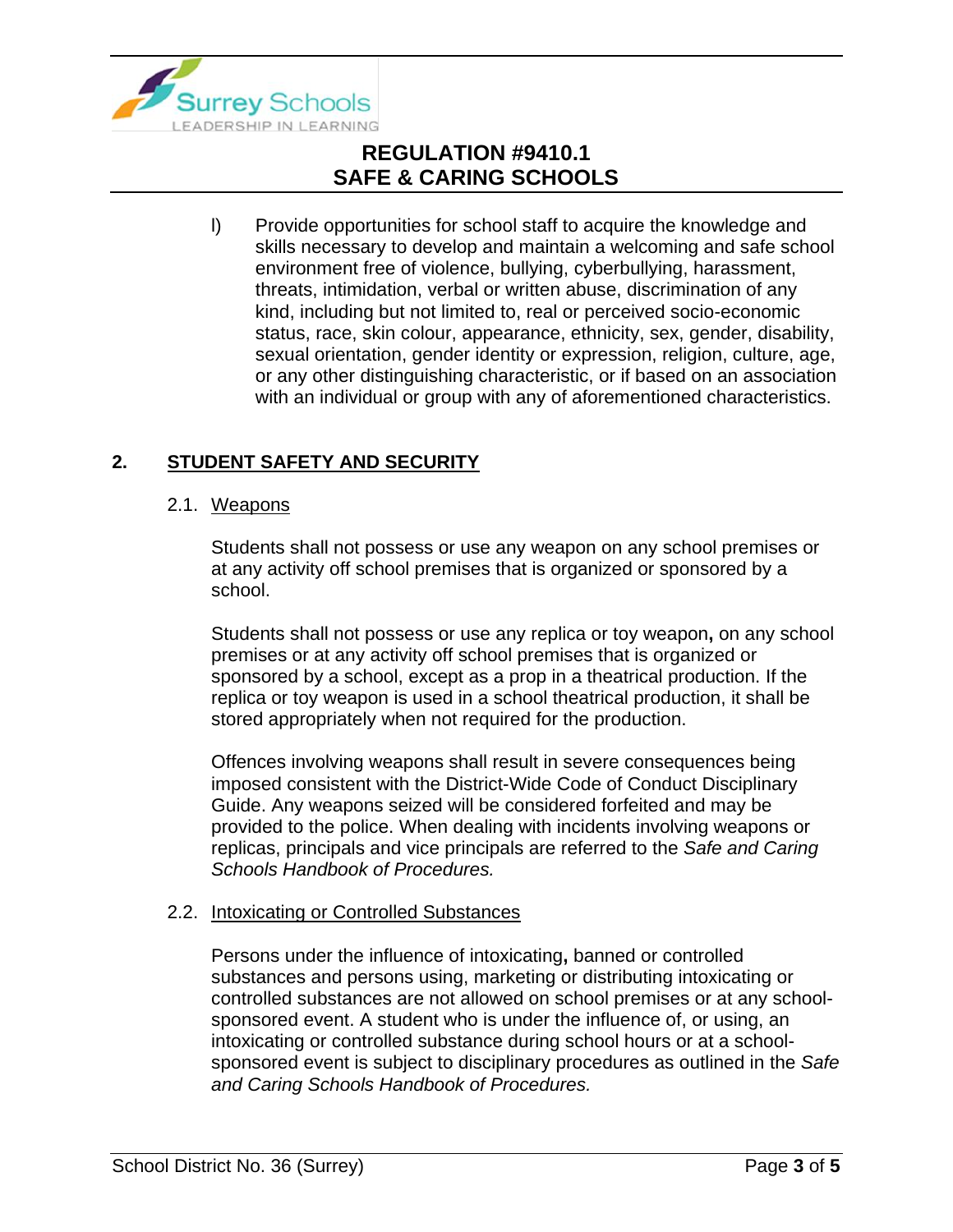

Any person who is using, marketing or distributing an intoxicating or controlled substance at school or at school-sponsored events will be subject to a wide range of disciplinary actions, including search and seizure and the possibility of criminal charges being laid, depending on the circumstances of the case.

#### 2.3. Authorized School Visitors

The principal, vice principal or board-approved designate will exercise their right as occupants of school premises under the provisions of *School Act s. 177 Maintenance of Order*. Access to school premises during and after school hours will be governed by *Policy #6513 – [Long Term Use and Lease](https://www.surreyschools.ca/departments/SECT/PoliciesRegulations/section_6000/Documents/6513%20Policy.pdf)  [of Active School District Buildings and Sites](https://www.surreyschools.ca/departments/SECT/PoliciesRegulations/section_6000/Documents/6513%20Policy.pdf) and [Policy # 7260 –](https://www.surreyschools.ca/departments/SECT/PoliciesRegulations/section_7000/Documents/7260%20Policy.pdf) [Employees' & Visitors' Identification Badges.](https://www.surreyschools.ca/departments/SECT/PoliciesRegulations/section_7000/Documents/7260%20Policy.pdf)*

- a) Schools will prominently display a sign at major entrances directing all visitors to report to the office.
- b) Authorized visitors are required to report their presence to the office and to wear a district authorized visitor identification badge while on school board premises. All schools will be provided with a sufficient number of district authorized visitor identification badges. Further clarification regarding authorized visitors is provided in the *Safe and Caring Schools Handbook of Procedures*.

#### 2.4. Intruders or Trespassers on School Property

The procedure for dealing with intruders will apply to all school district employees and may be adapted as necessary to ensure that the safety and security of students, staff and property is maintained at school sites and other district locations. Further clarification on dealing with intruders/trespassers is provided in the *Safe and Caring Schools Handbook of Procedures.*

#### 2.5. Conducting Searches

A principal or vice principal may conduct or authorize a search of a student, personal property or locker if there are reasonable grounds to believe that policy has been or is being violated and that evidence of the violation will be found in the location or on the person of the student searched. The search should be conducted in a sensitive manner and be minimally intrusive**.**